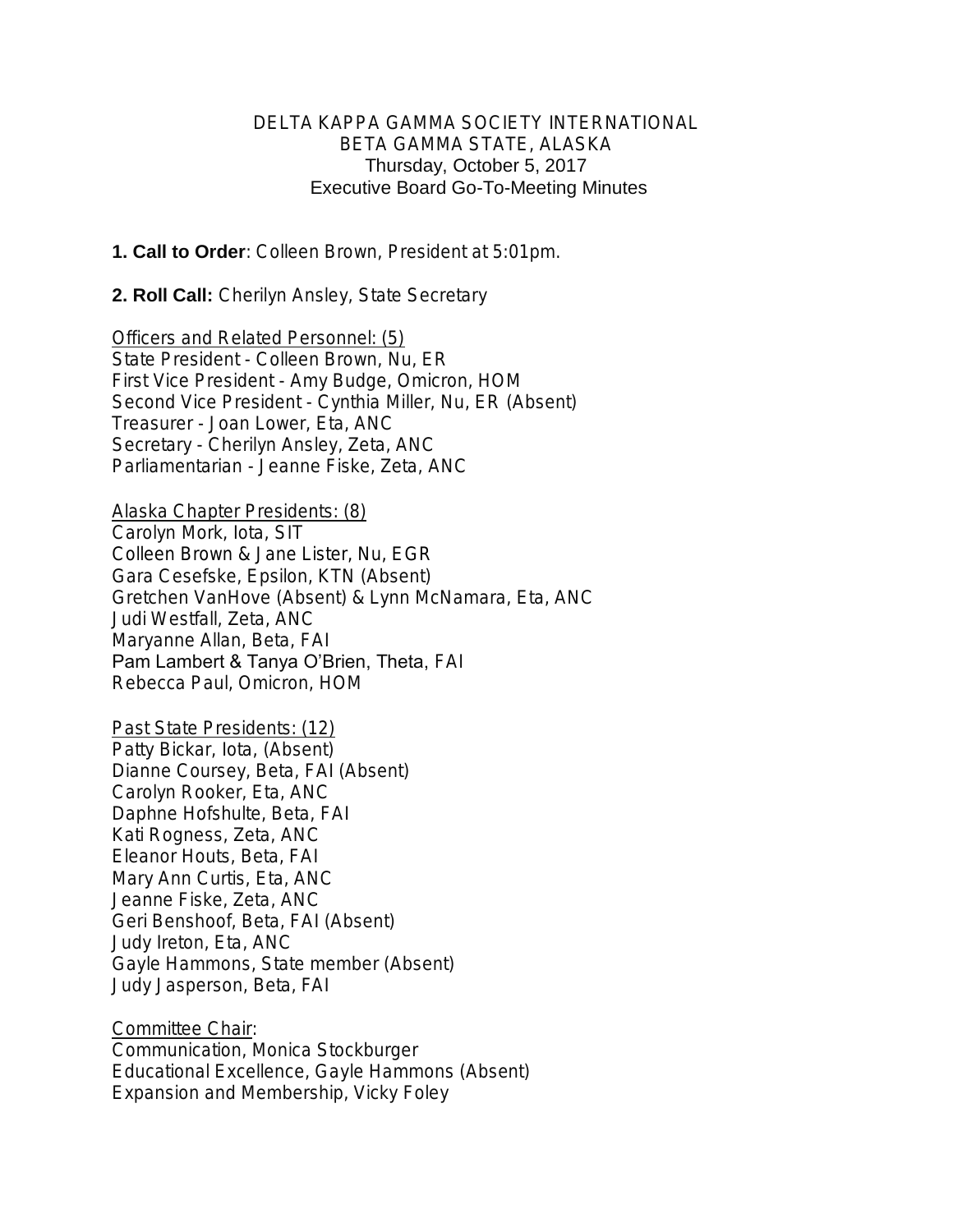Finance, Cherilyn Ansley Leadership Development, Daphne Hofschulte Nominations, Aldean Kilbourn Rules, Barbara Sell Scholarships, Tanya O'Brien

(#) eligible to vote in each category.

## 3. Rules of Order: Jeanne Fiske

Quorum for Executive Board is a majority of the voting members. There are 13, plus past presidents (determined at roll call) entitled to vote. Total present 19 Cherilyn read Jean's report for Rules of Order (attached).

### 4. Minutes of Executive Board: Cherilyn Ansley

 Minutes of meeting from April 22, 2016 Executive Board GTM were reviewed by committee and published on the State website.

## 5. Additions to and/or Approval of Agenda

Lyn McNamara, Eta, moved to accept as presented, seconded by MaryAnn Curtis, Eta. Passed.

## **6. Treasurer's Report:** Joan Lower (attached)

- 7. *State Committee Reports (*by Chair, unless noted)
	- A. Communication: Monica Stockburger Use of padlet for this meeting to display reports; further information/training to come for chapters to use. Reminder that if not presenting at GTM, mute microphone.
		- a. The *Nuggets,* Aldean Kilbourn Articles for Nuggets due on 1/1, 5/1 and 9/1. Pictures need to be big.
		- b. Webmaster, Maryanne Allan BGAlaska1 password. Current chapter rosters to her as soon as available. Welcomes suggestions for website usefulness for members.
		- c. Historian, Judy Ireton (attached)
		- d. U.S. Forum, Geri Benshoof Jane Lister, Nu read (see padlet for copy)
	- B. Educational Excellence: Gayle Hammons Tanya O'Brien, Theta read (attached)
	- C. Expansion and Membership: Vicky Foley Goal to revitalize state organization; will be talking to chapters and would like one member from each chapter to join committee (representatives from Zeta and Nu already); will be working with Dr. Pittman at International to assist with a plan.
	- D. Leadership Development: Daphne Hofschulte Meeting in Homer is traditional even year training but now titled Leadership Convention. Focus will be training for leadership. New ideas for format will be presented in Homer. (attached)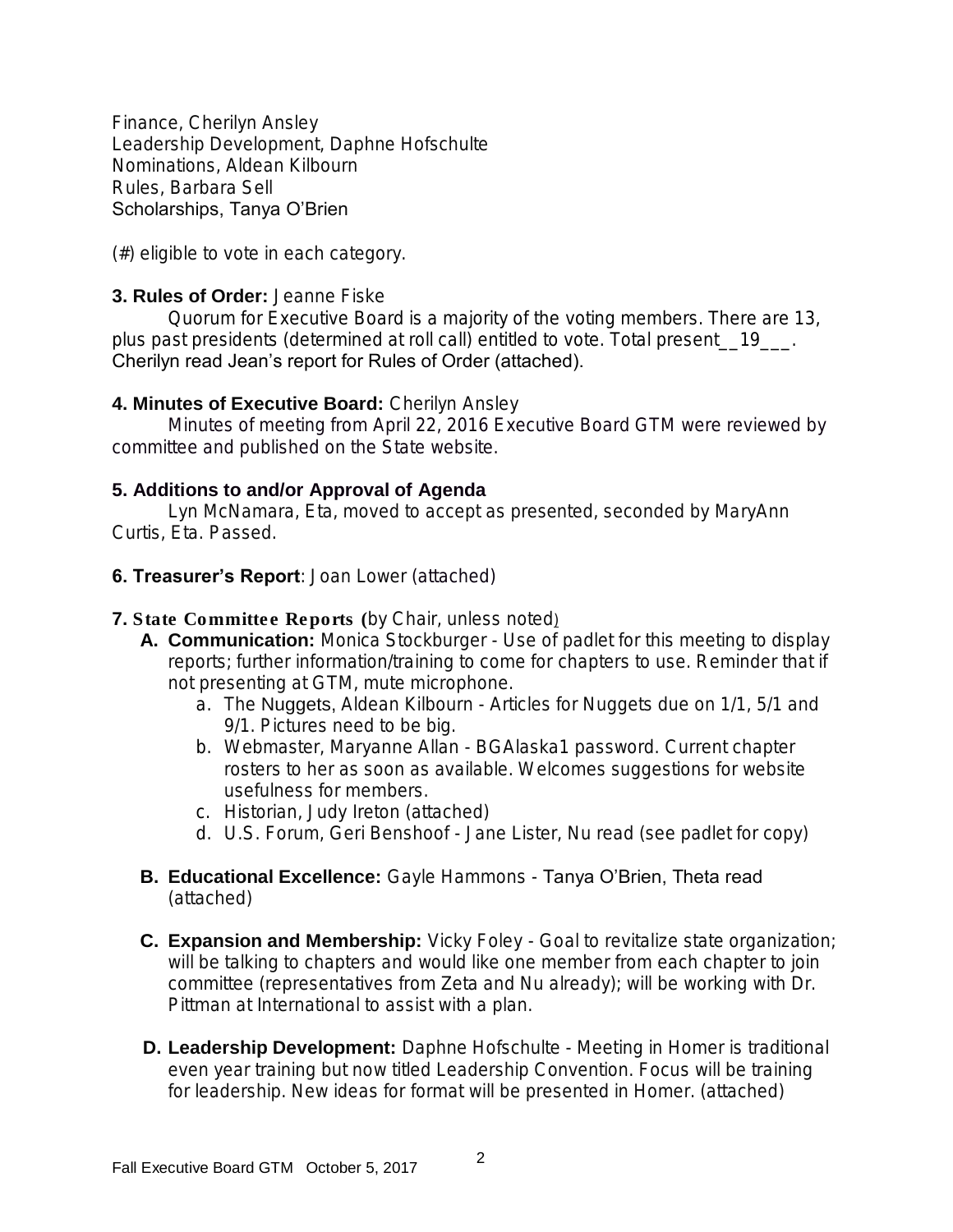- D. Nominations: Aldean Kilbourn Kati Rogness on committee; need representative from Southeast: Ketchikan, Sitka or Homer.
- **E. Rules:** Barb Sell Rules revision on website for review changes highlighted in red, wording to remove is strike through, new language is underlined. Will be published in Nuggets in January. Proposed new name is Alaska State Organization, will be voted on at April 21, 2018 meeting and forwarded to International for consideration. Rules committee likes DKG Alaska as name. (attached)
- F. Scholarships: Tanya O'Brien Have applicant from Nu for scholarship. MaryAnn Curtis, Eta, made a motion to award \$3,000 to the scholarship recipient this year. Disbursement of the additional \$2,000 be from the available checking bank account. As from committee, no second. Motion passed. Amendment for change to Standing Rules submitted to Rules Chair, Barb Sell, Eta, who will post to website for preview. Tanya requests anyone who has information as to recipients from 2001 and later to please advise her.
- G. Finance: Cherilyn Ansley (attached)
- 8. Chapter Reports (By President, unless noted) Beta: Maryanne Allan (attached)

Epsilon: Gara Cesefske - Vicky Foley, Epsilon, noted that Epsilon brought in community speakers to discuss services/programs/resources available.

Zeta: Judi Westfall - Zeta is supporting AWAIC through the Gala and donations, will be implementing the member recruiting plan, and each committee coordinates the program for a meeting this coming year.

Eta: Gretchen VanHove and Lynn McNamara (attached)

#### Theta: Tanya O'Brien and Pam Lambert (attached)

Iota: Carolyn Mork (attached)

Nu: Jane Lister and Colleen Brown (attached)

Omicron: Rebecca Paul (attached) Rebecca invited members to Homer in April for Leadership Convention.

10. NW Conference Report: Web Master Maryanne - Seven members attended and each wrote an article that was published in September's issue of the Nuggets.

#### 11. Unfinished Business